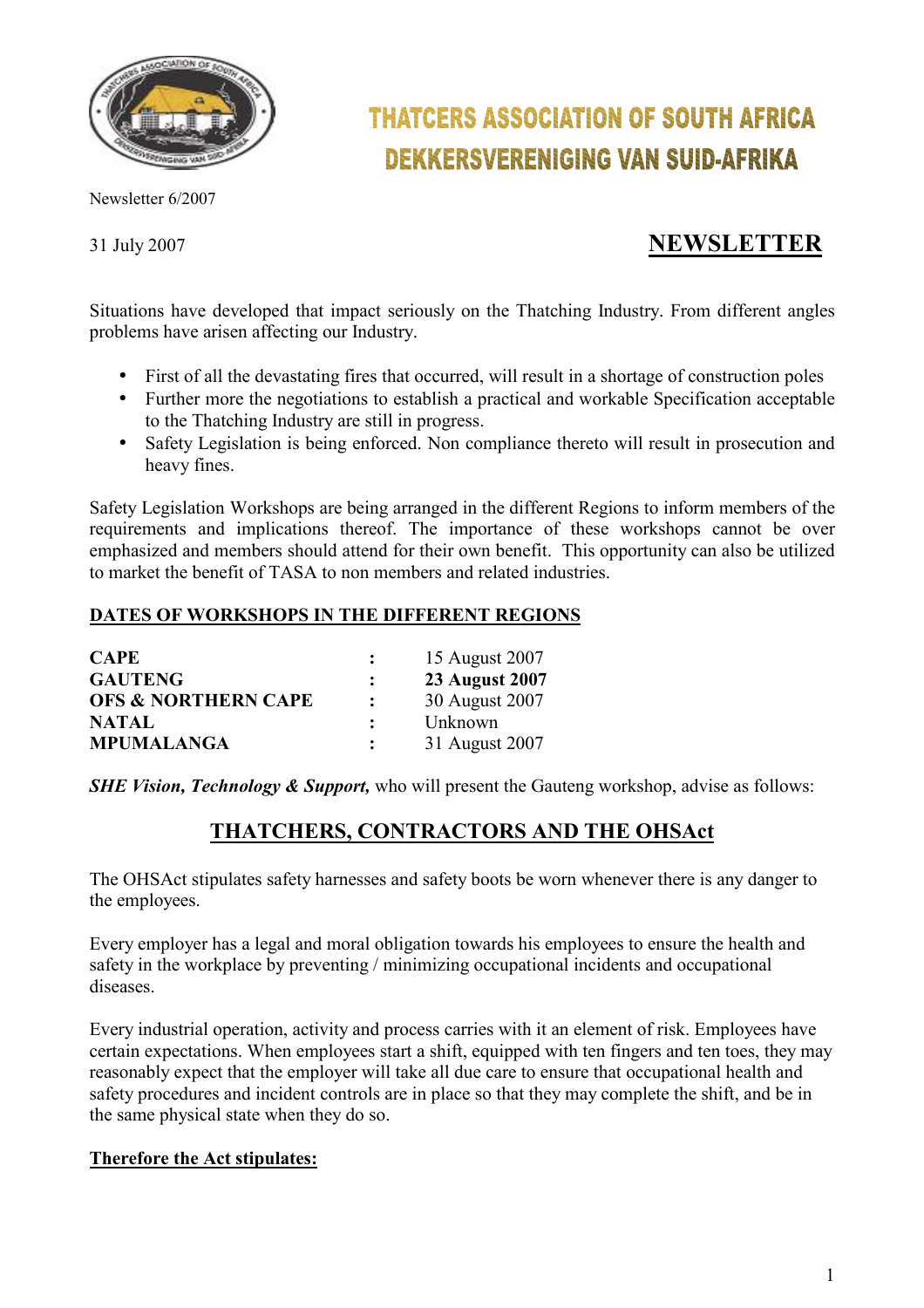#### **GENERAL DUTIES OF EMPLOYERS TO THEIR EMPLOYEES (SECTION 8 OF THE OHS ACT 85 OF 1993)**

- 1. Every employer shall provide and maintain, as far as is **reasonably practicable,** a working environment that is safe and without risk to the health of his **employees.**
- 2. Without derogating from the generality of an employer's duties under subsection (1), the matters to which those duties refer include in particular
	- a. providing such information, instructions, training and supervision as may be necessary to ensure, as far as is reasonably practicable, the health and safety at work of his employees;

#### **GENERAL DUTIES OF EMPLOYEES AT WORK (SECTION 14 OF THE OHSACT 85, 1993)**

Every **employee** shall at work

a. take reasonable care for the health and safety of himself and of other persons who may be affected by his acts or omissions;

#### **Occupational Health and Safety Act, 1993 General Safety Regulations 2A. Intoxication**

- 1) Subject to the provisions of sub regulation (3), an employer or a user, as the case may be, shall not permit any person who is or who appears to be under the influence of intoxicating liquor or drugs, to enter or remain at a workplace.
- 2) Subject to the provisions of sub regulation (3), no person at a workplace shall be under the influence of or have in his or her possession or partake of or offer any other person intoxicating liquor or drugs.
- 3) An employer or a user, as the case may be, shall, in the case where a person is taking medicines, only allow such person to perform duties at the workplace if the side effects of such medicine do not constitute a threat to the health or safety of the person concerned or other persons at such workplace.

#### **Occupational Health and Safety Act, 1993 General Safety Regulations 13A. Ladders**

1. An employee shall ensure that every ladder is constructed of sound material and is suitable for the purpose for which it is used.

#### **Occupational Health and Safety Act, 1993 General Safety Regulations 13D. Scaffold Framework**

- 1. An employer shall ensure that
	- a. Scaffold standards are properly propped against displacement and are secured vertically on firm foundations: Provided that putlog scaffolds shall incline slightly towards the structure;